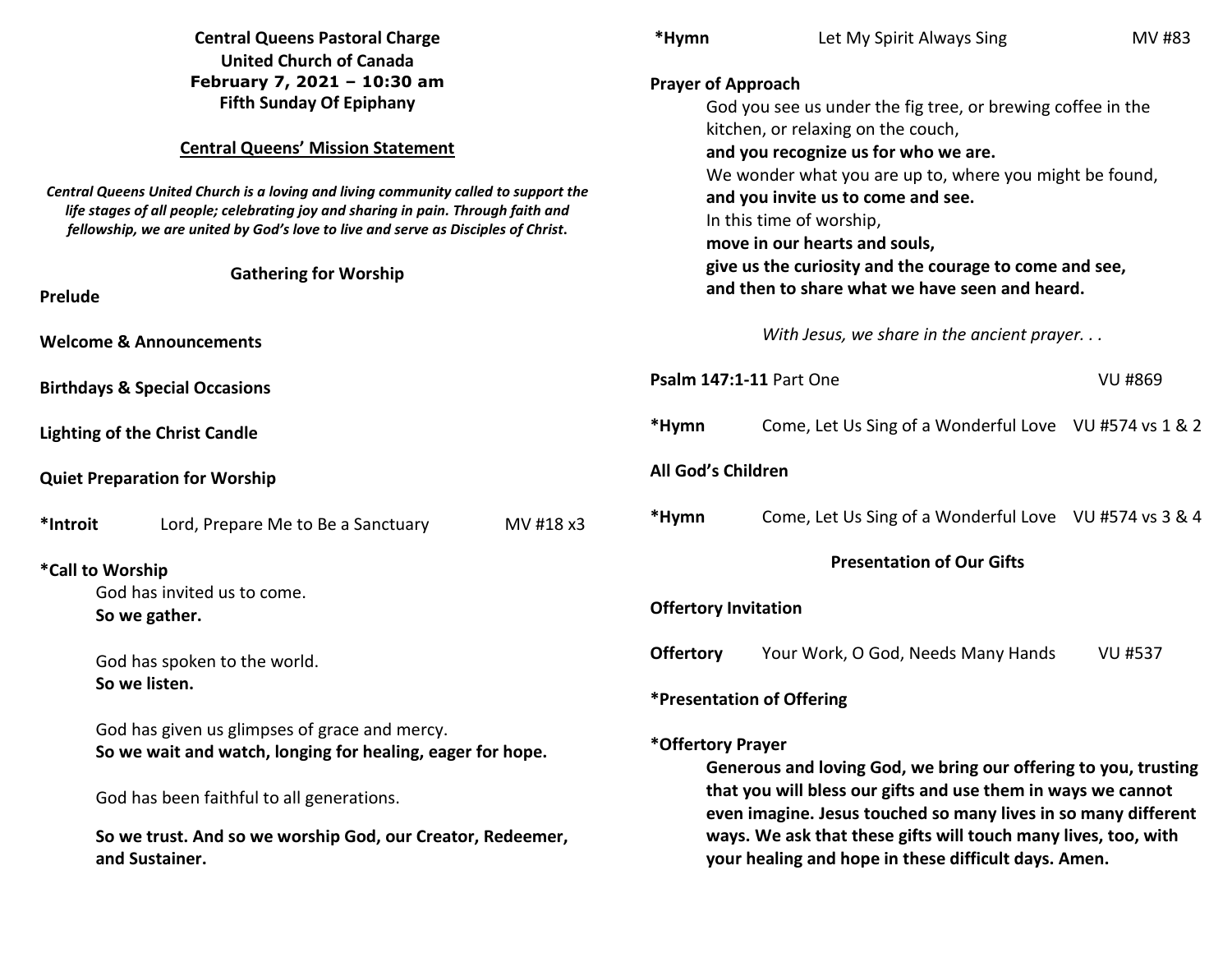### **Listening for the Word**

**Sacred Readings Isaiah 40:21.31 Mark 1:29-39** 

**Anthem** 

**Sermon** 

**Responding to the Word** 

**Pastoral Prayer** 

**\*Hymn** We are Pilgrims (The Servant Song) VU #595

#### **\*Blessing**

Go and share!

Share the Good News about what God is doing in the world.

 Share the exciting news the God is afoot, that the world is being changed

 Share the promise that God sees us where we are and welcomes us into the circle.

 **We have come to see, now we go to share the love of God with the world around us.**

 And you are not alone. The Three-in-One: Parent, Child and Holy Spirit is with you always.

 **Thanks be to God!**

**Choral Benediction Dance with the Spirit** 

**Postlude \*** Please stand as you are able

**Ministers All of us** 

**Clergy**

**Clergy Rev Greg Davis**<br> **C**office Hours **Tuesday** Wedn Tuesday, Wednesday & Thursday 9 am – 12 pm

Office Phone 902-964-2291 Email minister@cquc.ca**Ministry of Music Kirk Neville** Website https://cquc.ca/index.htm**Church Office**Office Hours Wednesday & Thursday

 9 am – 12 pm Phone 902-964-2221 Email office@cquc.ca

**Warm Welcome to All** – We are glad you are here as a visitor, a seeker,someone looking for a new church home, or as a regular worshiper.

### **Life and Work of Our Church**

**Greg's Office Hours:** Tuesday, Wednesday and Thursday from 9 am – 12 pm. If anyone is in the hospital or would like a visit from Greg, please call him at 902-964-2291. If you wish to meet with Greg outside the scheduled hours, please call 902-964-2291 or email minister@cquc.ca for an appointment.

**Election of Elders** from today, February  $7<sup>th</sup>$  – Sunday, February 21<sup>st</sup>. Be sure to pick up your ballot and deposit in the silver box in the foyer. Thank you.

**In-Church Services:** Registration is **required**. To registration, please call 902-964-2221 or email office@cquc.ca. Masks **are required**. If you are registering **after Thursday**, please text or call Velda at 902-940-7674.

**Sunday Worship Cancellations** – In the event of inclement weather, an announcement will be made by radio on Ocean 100 by 9 am. It will also be posted on our website and Facebook page.

**E-Transfers** – Central Queens United Church is now step up to accept E-Transfers. If you wish to give your offerings through E-Transfer, please send via email to veldabertram@gmail.com